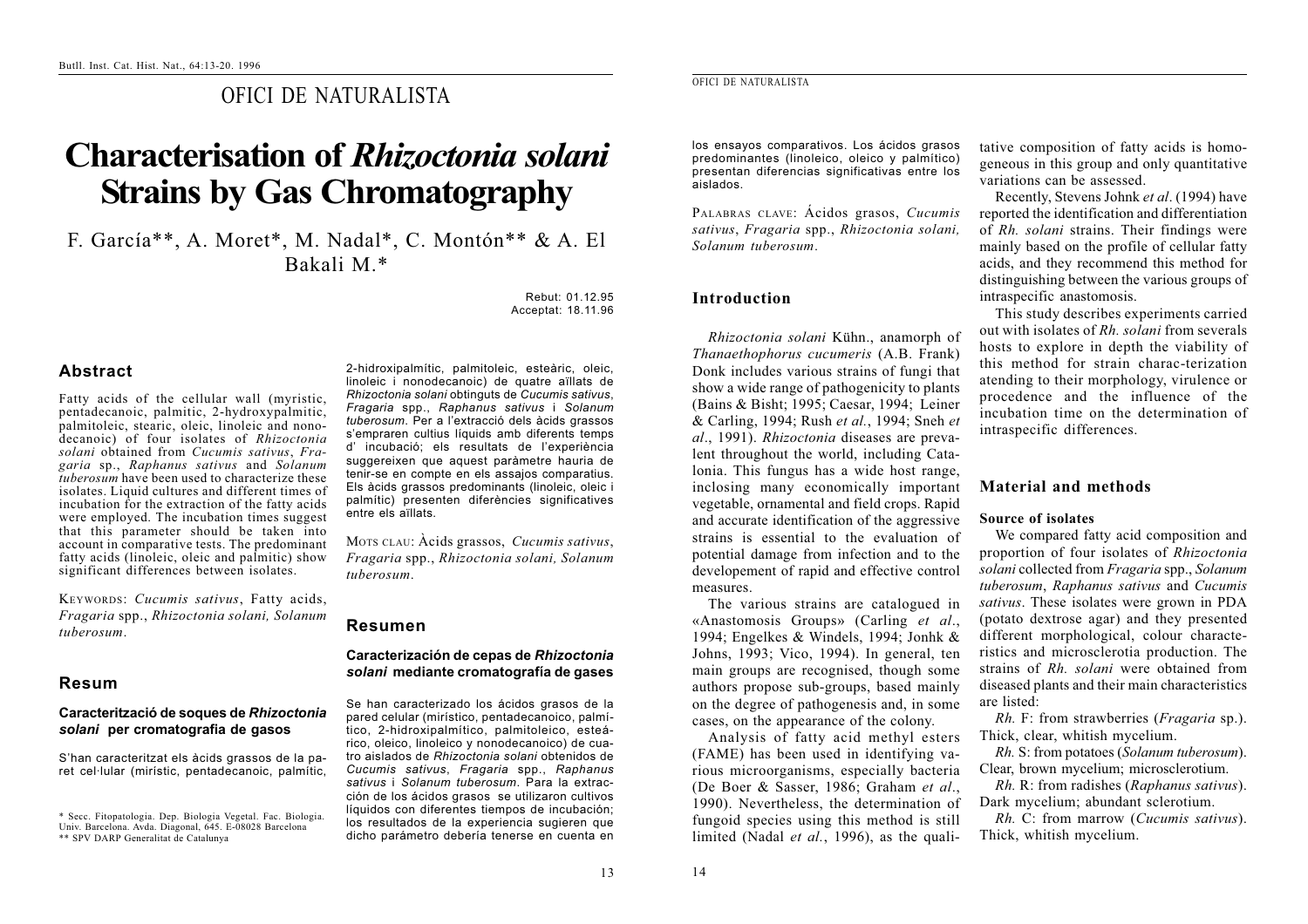#### OFICI DE NATURALISTA

TABLE 1. Percentages of each fatty acid for *Rh*. C: strain obtained from marrow (*Cucumis sativus*) expressed as mean ± standard deviation.

Percentatge de cada àcid gras de la soca *Rh.* C aïllada de cogombre (*Cucumis sativus*) expressat com a mitjana ± desviació estàndard.

| <b>ECL</b> | 14.000      | 15.000      | 15.817         | 16.000      | 17.235                   | 17.720        | 17.769       | 18.000      | 18.633     |
|------------|-------------|-------------|----------------|-------------|--------------------------|---------------|--------------|-------------|------------|
| Formula    | 14:0        | 15:0        | $16:1$ cis $7$ | 16:0        | 16:0 2OH                 | 18:2 cis 9.12 | $18:1$ cis 9 | 18:0        | $19:0$ iso |
| 3 DAYS     | 1.389       | 0.751       | 5.293          | 15.012      | $\overline{\phantom{a}}$ | 43.191        | 30.462       | 3.902       |            |
|            | $\pm 0.576$ | $\pm 0.534$ | ± 1.211        | $\pm 2.013$ | ٠                        | ± 7.701       | ± 5.679      | $\pm 1.160$ |            |
| 5 DAYS     | 0.542       | 1.009       | 1.836          | 12.014      | $\overline{\phantom{a}}$ | 46.704        | 34.935       | 2.776       |            |
|            | $\pm 0.111$ | $\pm 0.442$ | ± 1.084        | ± 1.111     |                          | ± 4.323       | ± 4.579      | $\pm 0.630$ |            |
| 7 DAYS     | 1.254       | 0.869       | 3.717          | 11.048      | 0.606                    | 58.550        | 21.370       | 2.587       |            |
|            | $\pm 0.047$ | $\pm 0.069$ | ± 0.644        | $\pm 0.453$ | $\pm 0.021$              | ± 2.397       | ± 1.758      | $\pm 0.596$ |            |

TABLE 2. Percentages of each fatty acid for *Rh*. F strain obtained from strawberry (*Fragaria* spp.) expressed as mean  $\pm$  standard deviation.

Percentatges de cada àcid gras de la soca *Rh*. F aïllada de maduixa (*Fragaria* spp.) expressat com a mitjana ± desviació estàndard.

| <b>ECL</b> | 14.000      | 15.000      | 15.817      | 16.000      | 17.235      | 17.720        | 17.769       | 18.000      | 18.633     |
|------------|-------------|-------------|-------------|-------------|-------------|---------------|--------------|-------------|------------|
| Formula    | 14:0        | 15:0        | 16:1cis 7   | 16:0        | 16:0 2OH    | 18:2 cis 9.12 | $18:1$ cis 9 | 18:0        | $19:0$ iso |
| 3 DAYS     | 1.476       | 0.598       | 5.665       | 12.865      |             | 45.717        | 29.391       | 4.289       |            |
|            | ± 0.777     | $\pm 0.009$ | ± 2.331     | $\pm 0.374$ |             | $\pm 0.736$   | ± 2.628      | $\pm 0.639$ |            |
| 5 DAYS     | 0.932       | 0.741       | 3.993       | 10.198      | 0.493       | 54.704        | 26.294       | 2.646       |            |
|            | $\pm 0.302$ | $\pm 0.031$ | $\pm 0.011$ | $\pm 0.017$ | $\pm 0.008$ | ± 0.297       | $\pm 0.126$  | $\pm 0.709$ |            |
| 7 DAYS     | 0.593       | 2.004       | 1.371       | 7.806       | 0.800       | 68.150        | 18.373       | 0.903       |            |
|            | $\pm 0.048$ | $\pm 0.150$ | $\pm 0.181$ | $\pm 0.697$ | $\pm 0.011$ | ± 0.998       | $\pm 0.631$  | $\pm 0.038$ |            |

#### greater resemblance to the values obtained by the same authors with an agarized medium. Nevertheless, the liquid culture offers the advantage of being able to isolate and clean the resultant mycelium, thereby shedding nonstructural fatty acids.

Comparing the values of the predominant fatty acids (linoleic, oleic (C 18 : 1 CIS ) and palmitic  $(C 16: 0)$  in a deviation test, signi-

ficant differences ( $p < 0.05$ ) between the strains are seen, especially that which separates the *Rh.* R from the rest. The fact that *Rh.* R behavedaggressively towards various hosts suggests that this technique can provide valuable information on classifying strains. However, further experiments will be required if this method is to be adopted as a complement to other identification tests.

# **Cellular fatty acid analyses**.

FAME compositions were determined for 5 replicates in each isolate and individual values were calculated from the mean of twodeterminations. Before fatty acid extraction *Rhizoctonia* strains were grown in a continuously stirred liquid medium (200 ml) for 3, 5 and 7 days (6) at 20  $^{\circ}$ C (2). Each extraction and analysis was conducted on 5-10 liquid cultures per run. Following incubation, the mycelial fraction was recovered by centrifuge and filtration. It was then rinsed in sterile water and drained, after which a 100-500 mg portion was processed using the same technique as that employed in the MIS system (Microbial Identification System; Microbial ID, Inc., Newark, DE): Saponification by heating to  $100^{\circ}$ C with 2 ml Na OH $(1.67\%$  in H<sub>2</sub>O + Met OH 1:1); methylation with 4 ml  $\text{HCl}$  6N + Met OH  $(1.18:1)$  at 80 °C; extraction of the FAME fraction with  $1.5$  ml hexane + methyl tertbutyleter  $(1:1)$ ; recovery of the upper phase (hydrophobe); gas chromatography.

#### **Results**

The percentatges of each fatty acid for every strain are expressed as mean and standard deviation for 5 replicates each strain (Tables 1, 2, 3, 4). The fatty acids obtained were as follows:

Analysis of variance (ANOVA) was performed on percentage FAME compositions. Mean separation was accomplished by the Duncan test ( $p=0.05$ ). The first three principal components were calculated on 3 day-old cultures. The Euclidean distance coefficient was computed and a dendrogarm was constructed by the unweighted pairgroup method with arithmetic averages (UPGMA). A discriminant analysis provided the canonical discriminant function.Although the fatty acid compositions of

the isolates were qualitatively similar, quan titative differences were observed. BecauseANOVA showed no differences betweentransformed and untransformed data (Stevens & Jones, 1992), untransformed data were used in statistical analyses.

In all strains the proportion of the various fatty acids changed markedly with incubation time. This is shown by a signi ficant decrease in saturated fatty acids, with the exception of  $C$  15 : O and monunsaturates, and, at the same time, an increase in linoleic (C 18 : 2 CIS 9, 12) and the appearance of hydroxypalmitic (C 16 : 02 OH), which was not present before 3 days of incubation. The first three principal components (PC1, PC2, PC3) are plotted in Fig 1, they accounted for 90.5  $\frac{6}{9}$  of the variation data. PC1 accounted for 45.3 %of the variability, PC2 accounted for 31.9 % and PC3 for 13.4 %. The first three princi pal components show the separation of isolates: *Rh.* C and *Rh.* F in front of *Rh.* Ror *Rh.* S. A dendrogram (Fig 3) showed si milar results. The discriminant analysis also showed three differentiated groups in the strains studied (Fig 2).

#### **Discussion**

The profiles obtained differ markedly, both in the number of fatty acids and in their proportions, from those reported by Stevens Johnk *et al.* (1992, 1993, 1994), which dealt with mycelium deriving from cultures in an agarized medium. They obtained twelve FAMES, seven of which corresponded to the most characteristic found in the present study. On the other hand, the results noted after 7 days' incubation in a liquid medium, which is equivalent to an older culture, bore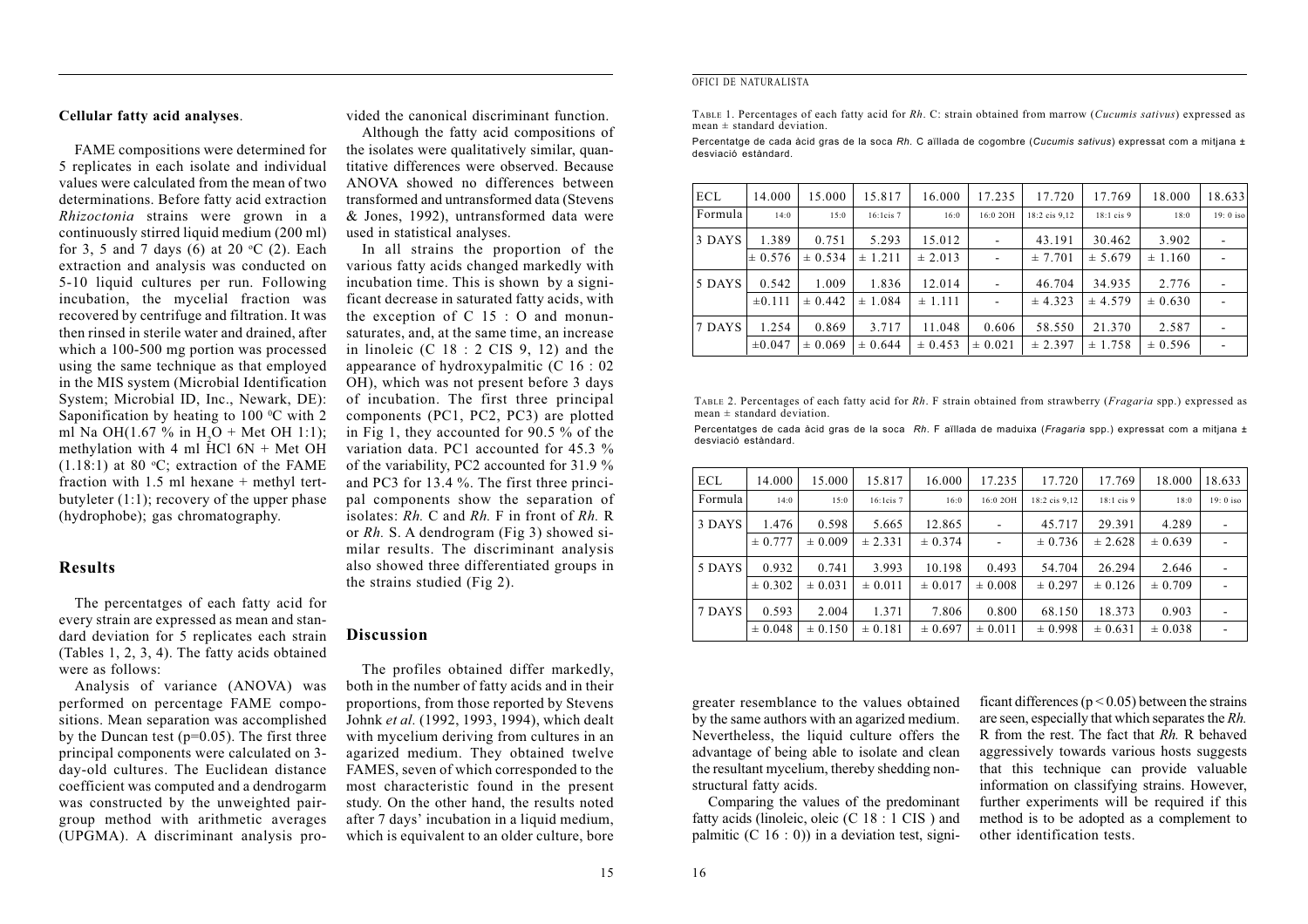**OFICI DE NATURALISTA** 

TABLE 3. Percentages of each fatty acid for Rh. R: strain obtained from radish (Raphanus sativus) expressed as mean + standard deviation

Percentatge de cada àcid gras de la soca Rh. R aïllada de rave (Raphanus sativus) expressat com a mitjana ± desviació estàndard.

| <b>ECL</b> | 14.000      | 15.000      | 15.817      | 16.000      | 17.235      | 17.720        | 17.769       | 18.000      | 18.633                   |
|------------|-------------|-------------|-------------|-------------|-------------|---------------|--------------|-------------|--------------------------|
| Formula    | 14:0        | 15:0        | 16:1cis 7   | 16:0        | 16:0 2OH    | 18:2 cis 9,12 | $18:1$ cis 9 | 18:0        | $19:0$ iso               |
| 3 DAYS     | 2.456       | 2.786       | 5.671       | 16.341      |             | 38.312        | 28.525       | 5.908       |                          |
|            | $\pm 0.229$ | $\pm 0.178$ | $\pm 0.611$ | $\pm 0.906$ |             | $\pm 0.521$   | $\pm 0.037$  | ± 0.728     | $\overline{\phantom{a}}$ |
| 5 DAYS     | 1.682       | 2.124       | 4.016       | 11.001      |             | 55.233        | 22.030       | 3.913       |                          |
|            | $\pm 0.178$ | $\pm 0.110$ | $\pm 0.226$ | $\pm 0.786$ |             | $\pm 1.012$   | $\pm 0.826$  | $\pm 0.893$ |                          |
| 7 DAYS     | 0.487       | 0.712       | 1.038       | 11.284      | 0.502       | 64.573        | 19.548       | 1.775       | 0.082                    |
|            | $\pm 0.047$ | $\pm 0.011$ | $\pm 0.135$ | $\pm 0.010$ | $\pm 0.158$ | $\pm 0.916$   | $\pm 0.489$  | $\pm 0.148$ | $\pm 0.082$              |

TABLE 4. Percentages of each fatty acid for Rh. S: strain obtained from potato (Solanum tuberosum) expressed as  $mean \pm standard deviation.$ 

Percentatges de cada àcid gras de la soca Rh. S aïllada de patata (Solanum tuberosum) expressat com a mitjana ± desviació estàndard.

| <b>ECL</b> | 14.000      | 15.000                   | 15.817         | 16.000      | 17.235      | 17.720        | 17.769       | 18.000      | 18.633      |
|------------|-------------|--------------------------|----------------|-------------|-------------|---------------|--------------|-------------|-------------|
| Formula    | 14:0        | 15:0                     | $16:1$ cis $7$ | 16:0        | 16:0 2OH    | 18:2 cis 9.12 | $18:1$ cis 9 | 18:0        | $19:0$ iso  |
| 3 DAYS     | 7.425       | $\overline{\phantom{a}}$ | 14.508         | 12.920      |             | 29.458        | 30.139       | 5.246       |             |
|            | ± 0.727     | $\overline{\phantom{a}}$ | ± 3.174        | $\pm 0.319$ |             | ± 2.995       | $\pm 1.880$  | ± 1.596     |             |
| 5 DAYS     | 1.154       | 0.893                    | 4.407          | 10.979      | 0.251       | 51.824        | 28.284       | 2.209       |             |
|            | $\pm 0.080$ | $\pm 0.183$              | $\pm 0.425$    | $\pm 0.764$ | $\pm 0.251$ | ± 3.177       | ±1.846       | $\pm 0.272$ |             |
| 7 DAYS     | 0.410       | 0.935                    | 1.115          | 11.097      | 0.255       | 59.216        | 24.722       | 2.068       | 0.181       |
|            | $\pm 0.004$ | $\pm 0.003$              | $\pm 0.055$    | $\pm 0.674$ | $\pm 0.062$ | $\pm 0.129$   | $\pm 1.209$  | $\pm 0.845$ | $\pm 0.056$ |

TABLE 5. Mean separation by the Duncan test ( $p=0.05$ ) of composition of cellular fatty acids in 3-day-old culture of the different isolates. ( $ND = No$  differences).

Separació de mitjanes pel test de Duncan (p=0.05) de la composició d'àcids grassos cel·lulars en cultius de 3 dies dels diferents aïliats. (ND = No diferències).

|            | 14:0        | 15:0        | 16:1c7      | 16:0 | 18:2  | 18:1c9    | 18:0 |
|------------|-------------|-------------|-------------|------|-------|-----------|------|
| Isolate    |             |             |             |      | c9,12 |           |      |
| $Rh$ . $C$ | a           | $\mathbf c$ | a           | a    | b     | ND        | a    |
| Rh. F      | a           | b           | a           | a    | c     | <b>ND</b> | a    |
| Rh. S      | $\mathbf c$ | a           | $\mathbf c$ | a    | a     | ND        | a    |
| $Rh$ . R   | d           | d           | a           | c    | b     | ND        | c    |



FIG. 1: Plot of the first three principal components (PC1, PC2 and PC3) from the FAME percentage composition of the Rhizoctonia solani isolates.

Gràfic dels tres primers components principals (PC1, PC2 i PC3) obtingut a partir dels percentatges dels àcids grassos metilats dels aïllats de Rhizoctonia solani



F<sub>IG</sub>. 2: Plot of the canonical discriminant function of the Rhizoctonia solani isolates.

Gràfic de la funció discriminant canònica dels aïllats de Rhizoctonia solani

18

17